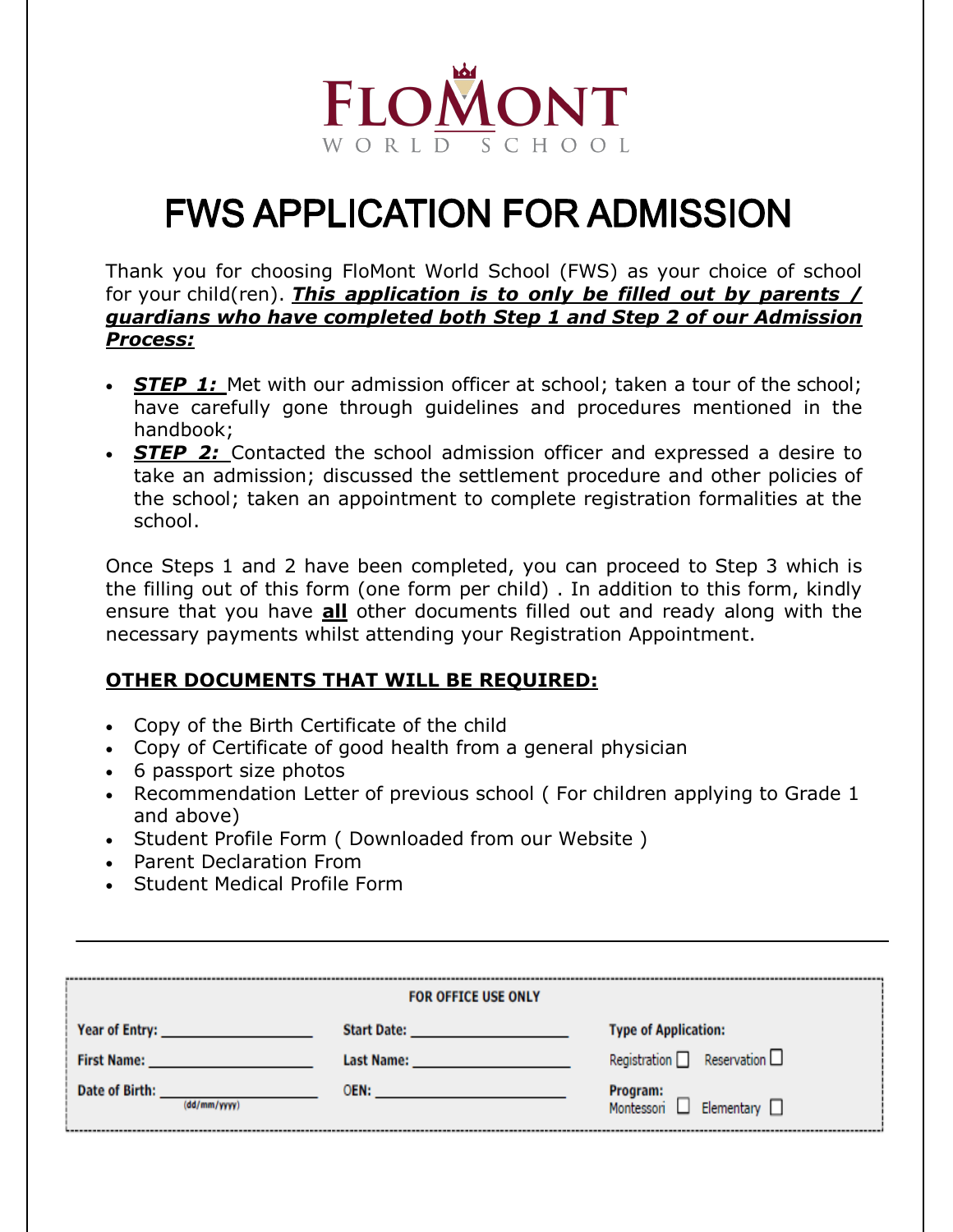

# **STUDENT INFORMATION**

|                                                                                   |  | Home Phone: $($ $)$ Date of Birth: $($ $)$ Date of Birth: $($ $)$ $($ $)$ $($ $)$ $($ $)$ $)$ $($ $)$ $)$ $\frac{1}{($ $)$ $\frac{1}{($ $)$ $\frac{1}{($ $)$ $\frac{1}{($ $)$ $\frac{1}{($ $)$ $\frac{1}{($ $)$ $\frac{1}{($ $)$ $\frac{1}{($ $)$ $\frac{1}{(1)}$ |  |
|-----------------------------------------------------------------------------------|--|-------------------------------------------------------------------------------------------------------------------------------------------------------------------------------------------------------------------------------------------------------------------|--|
|                                                                                   |  | Primary Language Spoken: _______________________Other Languages Spoken: ____________________________                                                                                                                                                              |  |
|                                                                                   |  |                                                                                                                                                                                                                                                                   |  |
| <b>FAMILY INFORMATION</b>                                                         |  |                                                                                                                                                                                                                                                                   |  |
| <b>PARENT/GUARDIAN</b> (with whom child resides)                                  |  | Relation to child:_______________                                                                                                                                                                                                                                 |  |
|                                                                                   |  |                                                                                                                                                                                                                                                                   |  |
|                                                                                   |  |                                                                                                                                                                                                                                                                   |  |
|                                                                                   |  | $Occupation: ____________\_$ Mobile Phone: $( )$                                                                                                                                                                                                                  |  |
|                                                                                   |  | Work E-mail Address: ____________________________Home E-mail Address: ______________________________                                                                                                                                                              |  |
| <b>PARENT/GUARDIAN II</b>                                                         |  | Relation to child: ______________                                                                                                                                                                                                                                 |  |
|                                                                                   |  |                                                                                                                                                                                                                                                                   |  |
|                                                                                   |  |                                                                                                                                                                                                                                                                   |  |
|                                                                                   |  |                                                                                                                                                                                                                                                                   |  |
| Work E-mail Address: ___________________________Home E-mail Address: ____________ |  |                                                                                                                                                                                                                                                                   |  |
| If one parent's address is different from student's address please complete:      |  |                                                                                                                                                                                                                                                                   |  |
|                                                                                   |  |                                                                                                                                                                                                                                                                   |  |
|                                                                                   |  |                                                                                                                                                                                                                                                                   |  |
|                                                                                   |  |                                                                                                                                                                                                                                                                   |  |
| SIBLING INFORMATION:                                                              |  |                                                                                                                                                                                                                                                                   |  |
|                                                                                   |  |                                                                                                                                                                                                                                                                   |  |
|                                                                                   |  |                                                                                                                                                                                                                                                                   |  |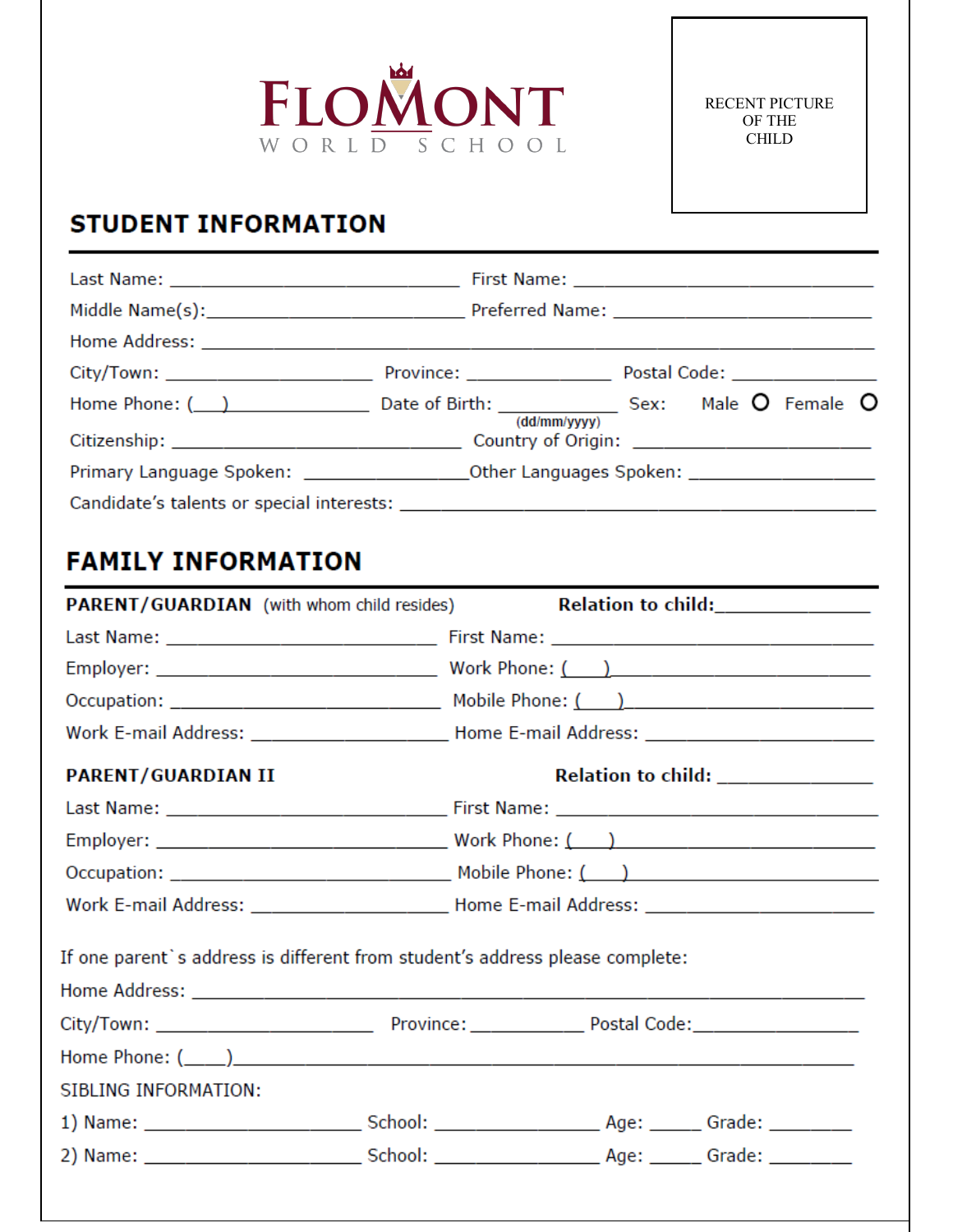## . . . . . *.* .

| <b>EMERGENCY CONTACT INFORMATION</b>                                                                                                                                                                                                                                                                                                                                                                                                                                                                                                                                                                                |  |  |  |
|---------------------------------------------------------------------------------------------------------------------------------------------------------------------------------------------------------------------------------------------------------------------------------------------------------------------------------------------------------------------------------------------------------------------------------------------------------------------------------------------------------------------------------------------------------------------------------------------------------------------|--|--|--|
| Please list the names of two persons other than the parents or guardians who may be<br>contacted in the event of an emergency. This is very important for the safety of your child.<br>Please note that the Emergency Contact should speak English so that he/she can communicate<br>with the teacher/school if a situation occurs. If they do not speak English, you will need to have a<br>translator readily available to help the teacher/school communicate with the Emergency Contact.<br>Please make sure you provide the Administration Office with the translator's contact information,<br>if applicable. |  |  |  |
| PRIMARY EMERGENCY CONTACT                                                                                                                                                                                                                                                                                                                                                                                                                                                                                                                                                                                           |  |  |  |
|                                                                                                                                                                                                                                                                                                                                                                                                                                                                                                                                                                                                                     |  |  |  |
| Home Phone: $\begin{pmatrix} 1 & 1 \\ 1 & 1 \end{pmatrix}$ Work Phone: $\begin{pmatrix} 1 & 1 \\ 1 & 1 \end{pmatrix}$ Mobile: $\begin{pmatrix} 1 & 1 \\ 1 & 1 \end{pmatrix}$                                                                                                                                                                                                                                                                                                                                                                                                                                        |  |  |  |
| <b>SECONDARY EMERGENCY CONTACT</b>                                                                                                                                                                                                                                                                                                                                                                                                                                                                                                                                                                                  |  |  |  |
|                                                                                                                                                                                                                                                                                                                                                                                                                                                                                                                                                                                                                     |  |  |  |
|                                                                                                                                                                                                                                                                                                                                                                                                                                                                                                                                                                                                                     |  |  |  |
| <b>PICKUP CONTACT INFORMATION</b>                                                                                                                                                                                                                                                                                                                                                                                                                                                                                                                                                                                   |  |  |  |
| Please list the names of two persons other than the parents or guardians who are<br>authorized to pick up your child from school. This is very important for the safety of your child.                                                                                                                                                                                                                                                                                                                                                                                                                              |  |  |  |
| <b>PRIMARY PICK-UP CONTACT</b>                                                                                                                                                                                                                                                                                                                                                                                                                                                                                                                                                                                      |  |  |  |
|                                                                                                                                                                                                                                                                                                                                                                                                                                                                                                                                                                                                                     |  |  |  |
| Home Phone: ( ) Work Phone: ( ) Mobile: ( )                                                                                                                                                                                                                                                                                                                                                                                                                                                                                                                                                                         |  |  |  |
| <b>SECONDARY PICK-UP CONTACT</b>                                                                                                                                                                                                                                                                                                                                                                                                                                                                                                                                                                                    |  |  |  |
|                                                                                                                                                                                                                                                                                                                                                                                                                                                                                                                                                                                                                     |  |  |  |
|                                                                                                                                                                                                                                                                                                                                                                                                                                                                                                                                                                                                                     |  |  |  |
| <b>HEALTH INFORMATION</b>                                                                                                                                                                                                                                                                                                                                                                                                                                                                                                                                                                                           |  |  |  |
|                                                                                                                                                                                                                                                                                                                                                                                                                                                                                                                                                                                                                     |  |  |  |
| Doctor's Phone: $\begin{pmatrix} 1 & 1 & 1 \\ 1 & 1 & 1 \end{pmatrix}$ Doctor's Fax: $\begin{pmatrix} 1 & 1 & 1 \\ 1 & 1 & 1 \end{pmatrix}$                                                                                                                                                                                                                                                                                                                                                                                                                                                                         |  |  |  |
|                                                                                                                                                                                                                                                                                                                                                                                                                                                                                                                                                                                                                     |  |  |  |
| Please indicate any social, emotional, or medical conditions your child may have: ____________                                                                                                                                                                                                                                                                                                                                                                                                                                                                                                                      |  |  |  |
| Is your child being administered medication on a regular basis? Yes $\,\mathsf{O}\,$ No $\,\mathsf{O}\,$                                                                                                                                                                                                                                                                                                                                                                                                                                                                                                            |  |  |  |
| Does your child have any physical limitations that would prevent participation in sports and other                                                                                                                                                                                                                                                                                                                                                                                                                                                                                                                  |  |  |  |

Please provide any other health information that may be helpful to us: \_\_\_\_\_\_\_\_\_\_\_\_\_\_\_\_\_\_\_\_\_\_\_\_\_\_\_\_\_